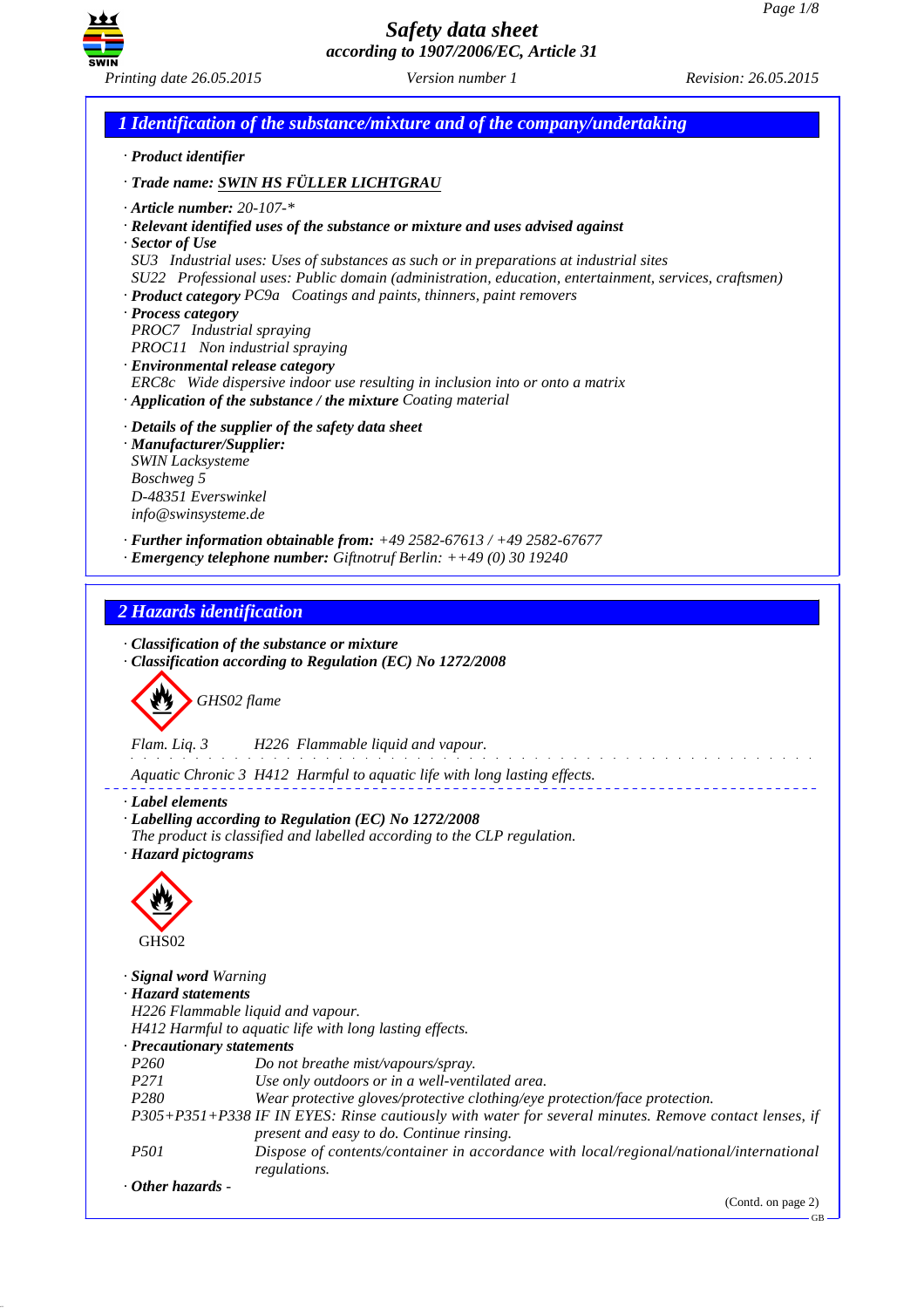

(Contd. of page 1)

*Trade name: SWIN HS FÜLLER LICHTGRAU*

*· Results of PBT and vPvB assessment*

- *· PBT: Not applicable.*
- *· vPvB: Not applicable.*

### *3 Composition/information on ingredients*

#### *· Chemical characterisation: Mixtures*

*· Description: Mixture of substances listed below with nonhazardous additions.*

| $\cdot$ Dangerous components:  |                                                                                                                                                                           |              |
|--------------------------------|---------------------------------------------------------------------------------------------------------------------------------------------------------------------------|--------------|
| CAS: 64742-95-6                | Solvent naphtha (petroleum), light arom.                                                                                                                                  |              |
| EINECS: 265-199-0              | $\otimes$ Flam. Liq. 3, H226; $\otimes$ Asp. Tox. 1, H304; $\otimes$ Aquatic<br>Chronic 2, H411; A Acute Tox. 4, H332; STOT SE 3, H335                                    |              |
| CAS: 1330-20-7                 | xylene                                                                                                                                                                    | $2.5 - 10\%$ |
| EINECS: 215-535-7              | $\otimes$ Flam. Liq. 3, H226; $\otimes$ STOT RE 2, H373; Asp. Tox. 1,<br>H304; $\Diamond$ Acute Tox. 4, H312; Acute Tox. 4, H332; Skin<br>Irrit. 2, H315; STOT SE 3, H335 |              |
| EC number: 918-668-5           | Hydocarbons, C9-C15, Aromatics                                                                                                                                            | $2.5 - 10\%$ |
|                                | Reg.nr.: 01-02119455851-35-XXXX + Flam. Liq. 3, H226; Asp. Tox. 1, H304; Aquatic<br>Chronic 2, H411; <> STOT SE 3, H335-H336                                              |              |
| $CAS: 108-65-6$                | 2-methoxy-1-methylethyl acetate                                                                                                                                           | $< 2.5\%$    |
| EINECS: 203-603-9              | $\otimes$ Flam. Lig. 3, H226                                                                                                                                              |              |
| Reg.nr.: 01-2119475791-29-XXXX |                                                                                                                                                                           |              |
| CAS: 123-86-4                  | n-butyl acetate                                                                                                                                                           | $\leq 2.5\%$ |
| EINECS: 204-658-1              | $\otimes$ Flam. Lig. 3, H226; $\otimes$ STOT SE 3, H336                                                                                                                   |              |
| Reg.nr.: 01-2119485493-29-XXXX |                                                                                                                                                                           |              |
|                                | Additional information: For the wording of the listed risk phrases refer to section 16.                                                                                   |              |

### *4 First aid measures*

- *· Description of first aid measures*
- *· General information: Personal protection for the First Aider.*
- *· After inhalation:*
- *Supply fresh air.*
- *Seek medical treatment in case of complaints.*
- *· After skin contact:*
- *Immediately wash with water and soap and rinse thoroughly.*
- *If skin irritation continues, consult a doctor.*
- *· After eye contact:*
- *Rinse opened eye for several minutes under running water. If symptoms persist, consult a doctor.*
- *· After swallowing: Do not induce vomiting; call for medical help immediately.*
- *· Information for doctor:*
- *· Most important symptoms and effects, both acute and delayed No further relevant information available.*
- *· Indication of any immediate medical attention and special treatment needed*
- *No further relevant information available.*

## *5 Firefighting measures*

- *· Extinguishing media*
- *· Suitable extinguishing agents:*
- *CO2, powder or water spray. Fight larger fires with water spray or alcohol resistant foam.*
- *· For safety reasons unsuitable extinguishing agents: Water with full jet*
- *· Special hazards arising from the substance or mixture No further relevant information available.*

(Contd. on page 3)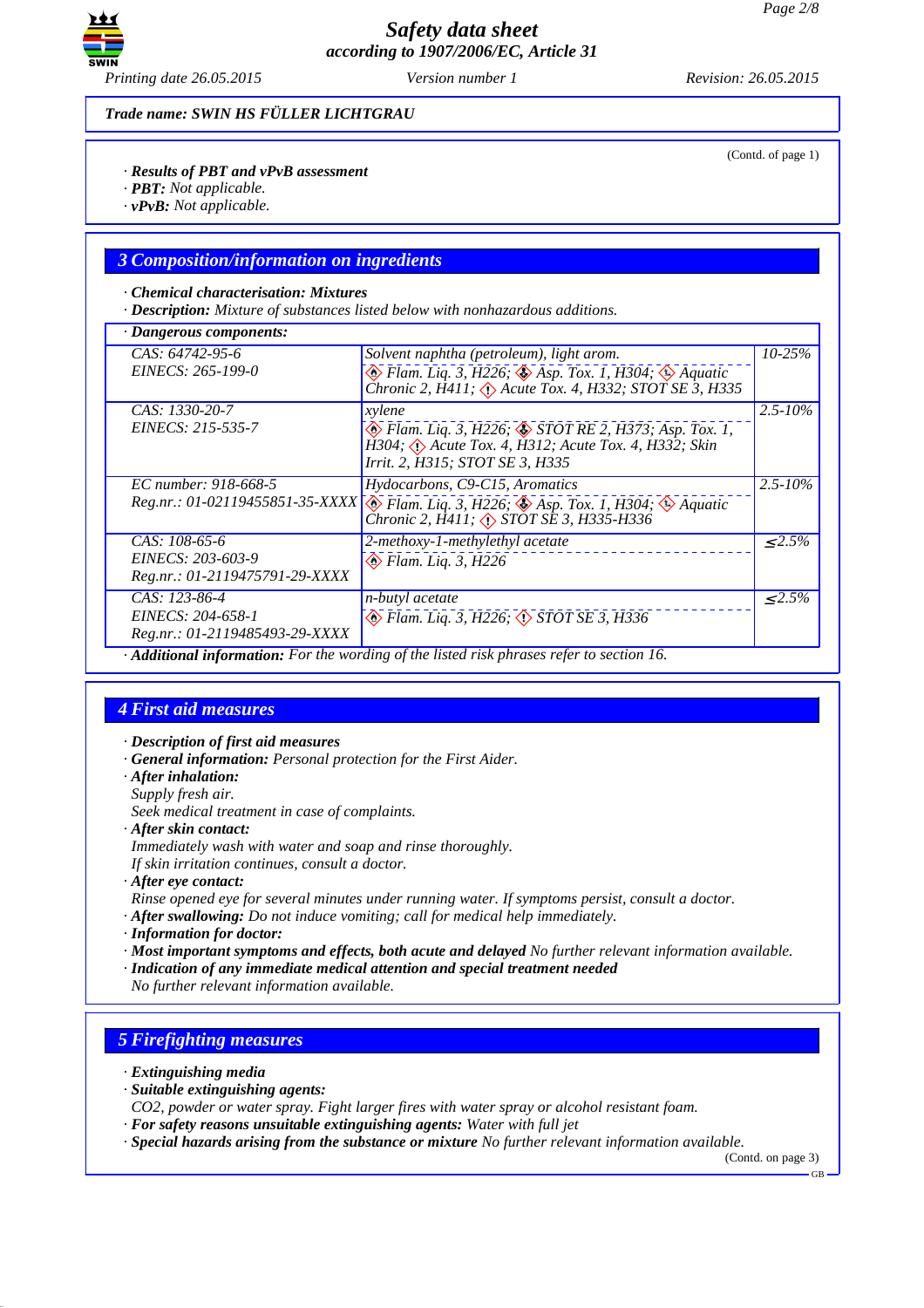

*Trade name: SWIN HS FÜLLER LICHTGRAU*

*· Advice for firefighters*

*· Protective equipment: Mouth respiratory protective device.*

### *6 Accidental release measures*

- *· Personal precautions, protective equipment and emergency procedures Wear protective equipment. Keep unprotected persons away. Ensure adequate ventilation*
- *· Environmental precautions: Do not allow to enter sewers/ surface or ground water.*

*· Methods and material for containment and cleaning up: Absorb with liquid-binding material (sand, diatomite, acid binders, universal binders, sawdust). Dispose contaminated material as waste according to item 13.*

*· Reference to other sections See Section 7 for information on safe handling.*

*See Section 8 for information on personal protection equipment.*

## *7 Handling and storage*

#### *· Handling:*

*· Precautions for safe handling Ensure good ventilation/exhaustion at the workplace. Restrict the quantity stored at the work place.*

*· Information about fire - and explosion protection: Fumes can combine with air to form an explosive mixture. Flammable gas-air mixtures may form in empty receptacles. Keep ignition sources away - Do not smoke. Use explosion-proof apparatus / fittings and spark-proof tools. Protect against electrostatic charges.*

*· Conditions for safe storage, including any incompatibilities*

*· Storage:*

- *· Requirements to be met by storerooms and receptacles: Provide solvent resistant, sealed floor. Suitable material for receptacles and pipes: steel or stainless steel.*
- *· Information about storage in one common storage facility: Not required.*
- *· Further information about storage conditions: Keep container tightly sealed.*
- *· Specific end use(s) No further relevant information available.*

*8 Exposure controls/personal protection*

*· Additional information about design of technical facilities: No further data; see item 7.*

*· Control parameters*

*· Ingredients with limit values that require monitoring at the workplace:*

*1330-20-7 xylene*

*WEL Short-term value: 441 mg/m³, 100 ppm Long-term value: 220 mg/m³, 50 ppm Sk; BMGV*

*108-65-6 2-methoxy-1-methylethyl acetate*

*WEL Short-term value: 548 mg/m³, 100 ppm Long-term value: 274 mg/m³, 50 ppm Sk*

#### *123-86-4 n-butyl acetate*

*WEL Short-term value: 966 mg/m³, 200 ppm Long-term value: 724 mg/m³, 150 ppm*

(Contd. on page 4)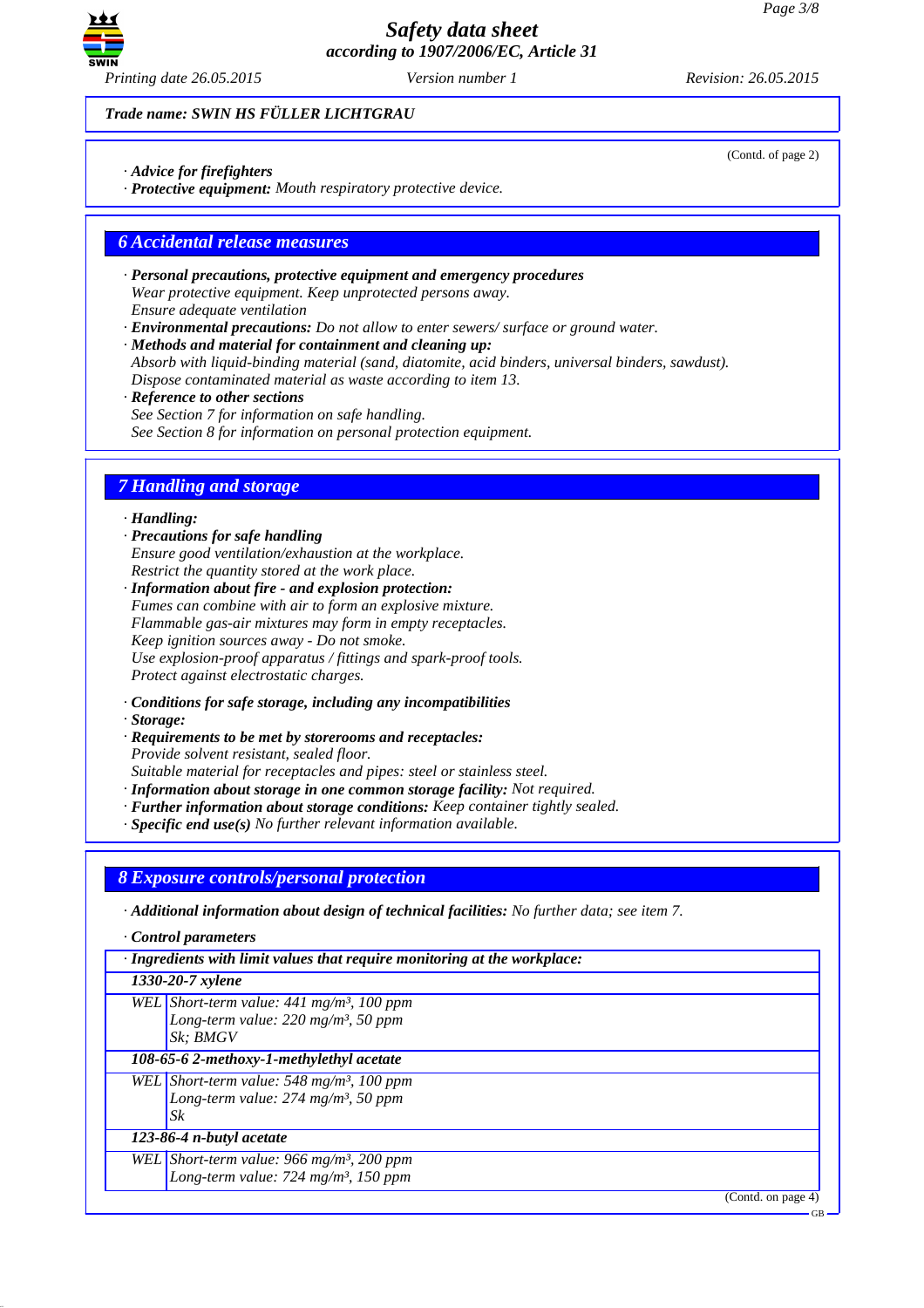

# *Trade name: SWIN HS FÜLLER LICHTGRAU*

|              | (Contd. of page 3)<br>· Ingredients with biological limit values:                                                 |
|--------------|-------------------------------------------------------------------------------------------------------------------|
|              | 1330-20-7 xylene                                                                                                  |
|              | <b>BMGV</b> 650 mmol/mol creatinine                                                                               |
|              | Medium: urine                                                                                                     |
|              | Sampling time: post shift                                                                                         |
|              | Parameter: methyl hippuric acid                                                                                   |
|              | · Additional information: The lists valid during the making were used as basis.                                   |
|              | · Exposure controls                                                                                               |
|              | · Personal protective equipment:                                                                                  |
|              | · General protective and hygienic measures:                                                                       |
|              | Keep away from foodstuffs, beverages and feed.                                                                    |
|              | Immediately remove all soiled and contaminated clothing                                                           |
|              | Wash hands before breaks and at the end of work.                                                                  |
|              | Do not inhale gases / fumes / aerosols.                                                                           |
|              | Avoid contact with the eyes and skin.                                                                             |
|              | · Respiratory protection:                                                                                         |
|              | Use suitable respiratory protective device in case of insufficient ventilation.                                   |
|              | In case of brief exposure or low pollution use respiratory filter device. In case of intensive or longer exposure |
|              | use self-contained respiratory protective device.                                                                 |
| Filter A2/P2 |                                                                                                                   |
|              | · Protection of hands:<br>Only use chemical-protective gloves with CE-labelling of category III.                  |
|              |                                                                                                                   |
|              |                                                                                                                   |
|              | Protective gloves                                                                                                 |
|              |                                                                                                                   |
|              | Preventive skin protection by use of skin-protecting agents is recommended.                                       |
|              | · Material of gloves                                                                                              |
|              | The selection of the suitable gloves does not only depend on the material, but also on further marks of quality   |
|              | and varies from manufacturer to manufacturer. As the product is a preparation of several substances, the          |
|              | resistance of the glove material can not be exactly calculated in advance and has therefore to be checked         |
|              | prior to the application.                                                                                         |
|              | As protection from splashes gloves made of the following materials are suitable:                                  |
|              | Nitrile rubber (Ansell Sol-Vex®)                                                                                  |
|              | Recommended thickness of the material: $\geq 0.4$ mm                                                              |
|              | · Penetration time of glove material                                                                              |
|              | Value for the permeation: Level $\leq 1$                                                                          |
| observed.    | The exact break through time has to be found out by the manufacturer of the protective gloves and has to be       |
|              | $\cdot$ For the permanent contact => 480 minutes gloves made of the following materials are suitable:             |
|              | HPPE-laminatet film (Ansell Barrier®)                                                                             |
|              | $\cdot$ Eye protection:                                                                                           |
|              |                                                                                                                   |
|              |                                                                                                                   |
|              | Tightly sealed goggles                                                                                            |
|              |                                                                                                                   |
|              | · Body protection:                                                                                                |
|              | Protective clothing, anti-static (TYVEK® CLASSIC PLUS)                                                            |
|              | Safety shoes/boots, antstatic                                                                                     |
|              |                                                                                                                   |
|              | (Contd. on page 5)                                                                                                |
|              |                                                                                                                   |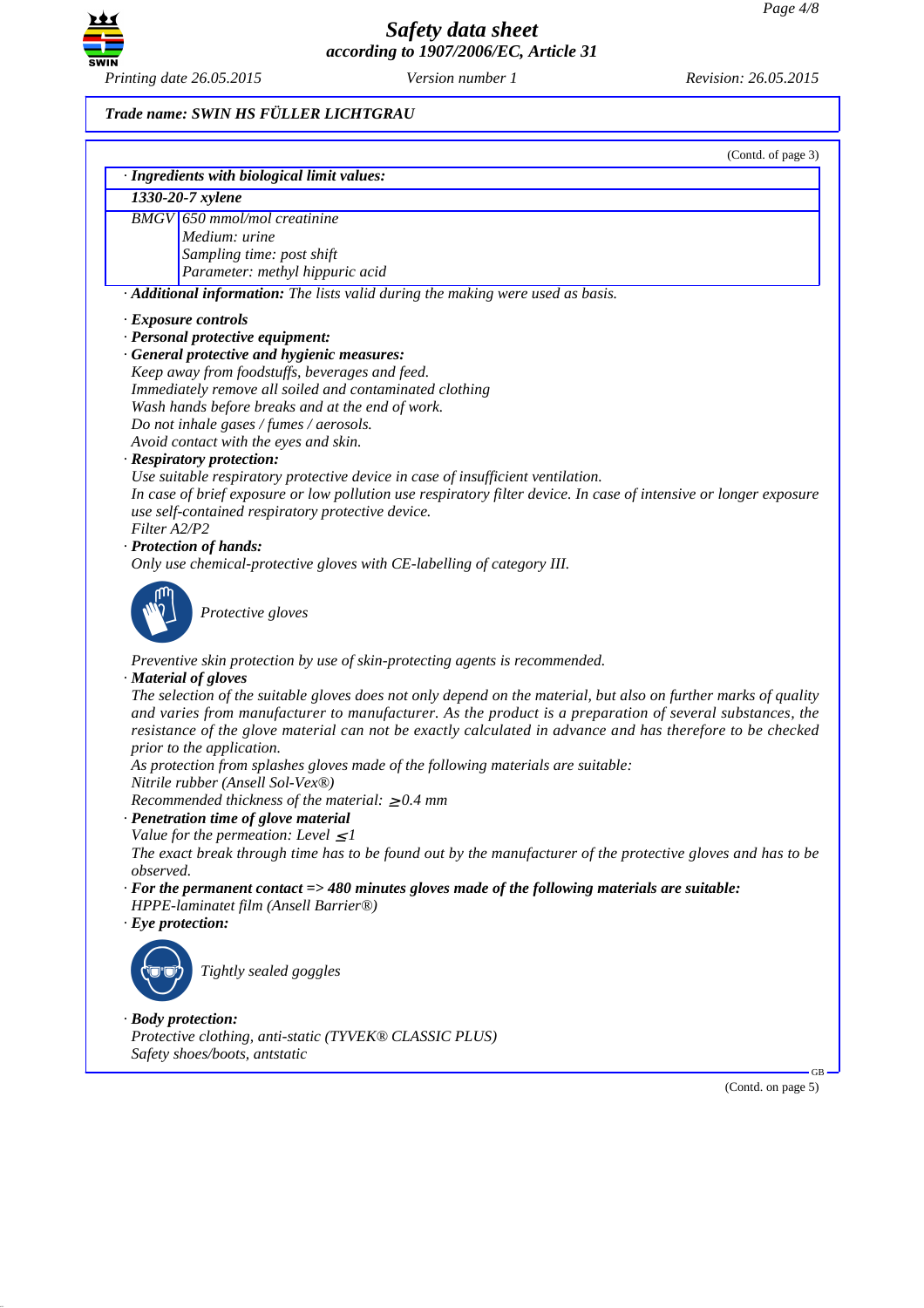

*Trade name: SWIN HS FÜLLER LICHTGRAU*

(Contd. of page 4)

| <b>9 Physical and chemical properties</b>                  |                                                                                                |  |
|------------------------------------------------------------|------------------------------------------------------------------------------------------------|--|
| · Information on basic physical and chemical properties    |                                                                                                |  |
| <b>General Information</b>                                 |                                                                                                |  |
| $\cdot$ Appearance:                                        |                                                                                                |  |
| Form:                                                      | Fluid                                                                                          |  |
| Colour:                                                    | Light grey                                                                                     |  |
| · Odour:                                                   | Product specific                                                                               |  |
| · Odour threshold:                                         | Not determined.                                                                                |  |
| $\cdot$ pH-value:                                          | Not determined.                                                                                |  |
| Change in condition                                        |                                                                                                |  |
| <b>Melting point/Melting range:</b>                        | Undetermined.                                                                                  |  |
| <b>Boiling point/Boiling range:</b>                        | 124 °C                                                                                         |  |
| $\cdot$ Flash point:                                       | $21 - 55 °C$                                                                                   |  |
| · Flammability (solid, gaseous):                           | Not applicable.                                                                                |  |
| · Ignition temperature:                                    | 450 °C                                                                                         |  |
| $\cdot$ Decomposition temperature:                         | Not determined.                                                                                |  |
| · Self-igniting:                                           | Product is not selfigniting.                                                                   |  |
| · Danger of explosion:                                     | Product is not explosive. However, formation of explosive air/vapour<br>mixtures are possible. |  |
| · Explosion limits:                                        |                                                                                                |  |
| Lower:                                                     | 0.7 Vol %                                                                                      |  |
| <b>Upper:</b>                                              | 7.5 Vol %                                                                                      |  |
| $\cdot$ Vapour pressure at 20 $\cdot$ C:                   | $5$ $hPa$                                                                                      |  |
| $\cdot$ Density at 20 $\textdegree$ C:                     | $1.44$ g/cm <sup>3</sup>                                                                       |  |
| · Relative density                                         | Not determined.                                                                                |  |
| · Vapour density                                           | Not determined.                                                                                |  |
| $\cdot$ Evaporation rate                                   | Not determined.                                                                                |  |
| · Solubility in / Miscibility with                         |                                                                                                |  |
| water:                                                     | Not miscible or difficult to mix.                                                              |  |
| · Partition coefficient (n-octanol/water): Not determined. |                                                                                                |  |
| · Viscosity:                                               | DIN 53211 (6 mm) - 65 sec                                                                      |  |
| $\cdot$ Dynamic:                                           | Not determined.                                                                                |  |
| $\cdot$ Kinematic:                                         | Not determined.                                                                                |  |
| · Solvent content:<br>$VOC$ (EC)                           | 30.60%                                                                                         |  |
| <b>Solids content:</b>                                     | 69.4%                                                                                          |  |
| $·$ Other information                                      | No further relevant information available.                                                     |  |

# *10 Stability and reactivity*

*· Reactivity*

*· Chemical stability*

*· Thermal decomposition / conditions to be avoided: No decomposition if used according to specifications.*

*· Possibility of hazardous reactions No dangerous reactions known.*

*· Conditions to avoid No further relevant information available.*

*· Incompatible materials: No further relevant information available.*

(Contd. on page 6)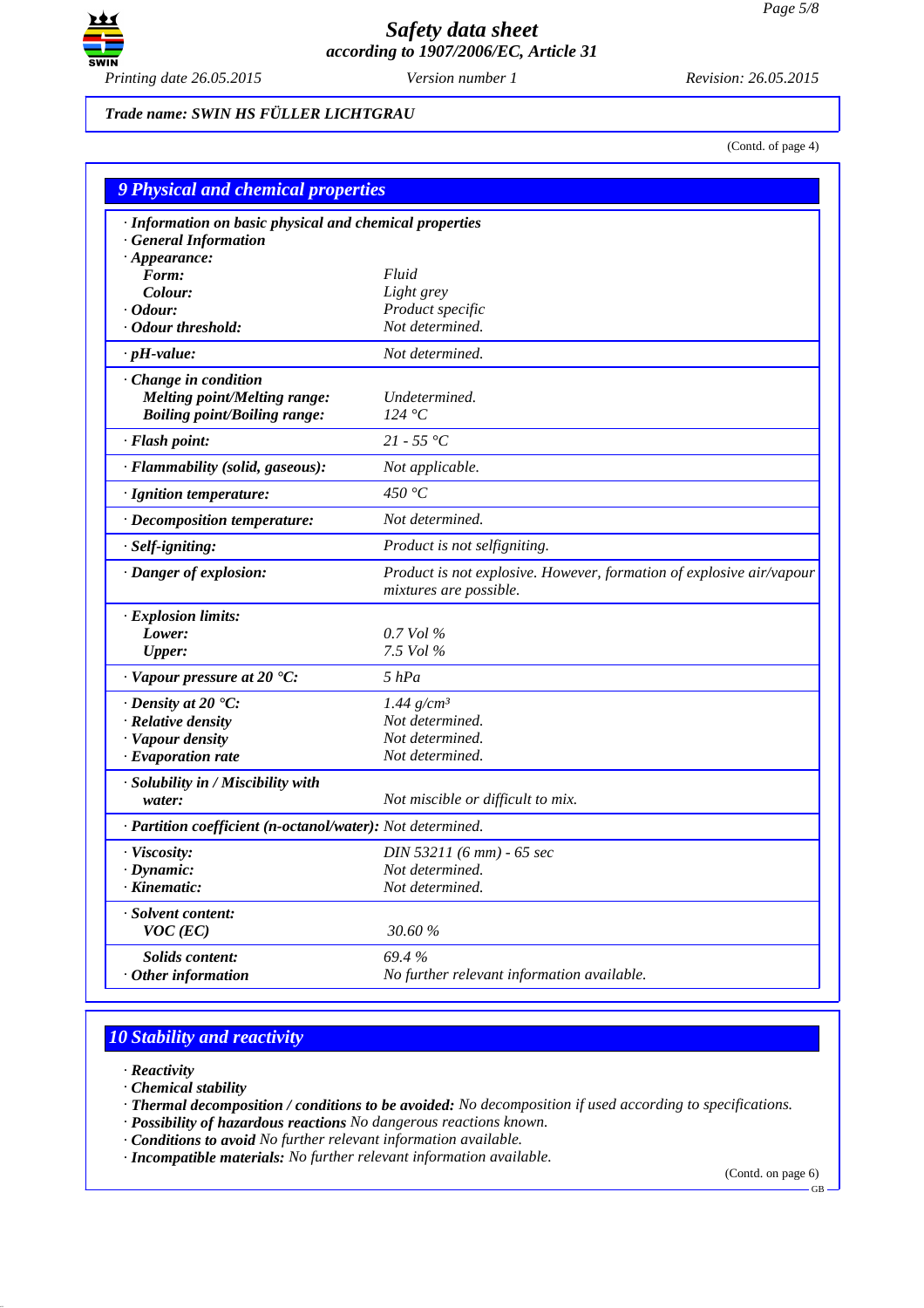

*Printing date 26.05.2015 Version number 1 Revision: 26.05.2015*

*Trade name: SWIN HS FÜLLER LICHTGRAU*

*· Hazardous decomposition products: No dangerous decomposition products known.*

### (Contd. of page 5)

## *11 Toxicological information*

*· Information on toxicological effects*

### *· Acute toxicity*

*· LD/LC50 values relevant for classification:*

| Oral   | LD50 | $\vert$ >6800 mg/kg (rat)                 |
|--------|------|-------------------------------------------|
| Dermal | LD50 | $\vert$ > 3400 mg/kg (rab)                |
|        |      | Inhalative $ LCS0/4 h  > 10.2 mg/l$ (rat) |

# *· Primary irritant effect:*

- *· Skin corrosion/irritation No irritant effect.*
- *· Respiratory or skin sensitisation No sensitising effects known.*
- *· Additional toxicological information:*

*The product shows the following dangers according to the calculation method of the General EU Classification Guidelines for Preparations as issued in the latest version: Irritant*

# *12 Ecological information*

*· Toxicity*

- *· Aquatic toxicity: No further relevant information available.*
- *· Persistence and degradability No further relevant information available.*
- *· Behaviour in environmental systems:*
- *· Bioaccumulative potential No further relevant information available.*
- *· Mobility in soil No further relevant information available.*
- *· Ecotoxical effects:*
- *· Remark: Harmful to fish*
- *· Additional ecological information:*
- *· General notes:*
- *Harmful to aquatic organisms*

*Water hazard class 2 (German Regulation) (Self-assessment): hazardous for water*

*Do not allow product to reach ground water, water course or sewage system.*

- *· Results of PBT and vPvB assessment*
- *· PBT: Not applicable.*
- *· vPvB: Not applicable.*
- *· Other adverse effects No further relevant information available.*

# *13 Disposal considerations*

*· Waste treatment methods*

*· Recommendation*

*Must not be disposed together with household garbage. Do not allow product to reach sewage system.*

*· European waste catalogue*

| 08 00 00 WASTES FROM THE MANUFACTURE, FORMULATION, SUPPLY AND USE (MFSU) OF |
|-----------------------------------------------------------------------------|
| COATINGS (PAINTS, VARNISHES AND VITREOUS ENAMELS), ADHESIVES, SEALANTS      |
| <b>AND PRINTING INKS</b>                                                    |
| $\alpha$ 08.01.00 wastes from MFSU and removal of paint and varnish         |

*08 01 00 wastes from MFSU and removal of paint and varnish*

*08 01 11\* waste paint and varnish containing organic solvents or other dangerous substances*

*· Uncleaned packaging:*

*15 00 00: WASTE PACKAGING; ABSORBENTS, WIPING CLOTHS, FILTER MATERIALS AND PROTECTIVE CLOTHING NOT OTHERWISE SPECIFIED*

*15 01 00: packaging (including separately collected municipal packaging waste)*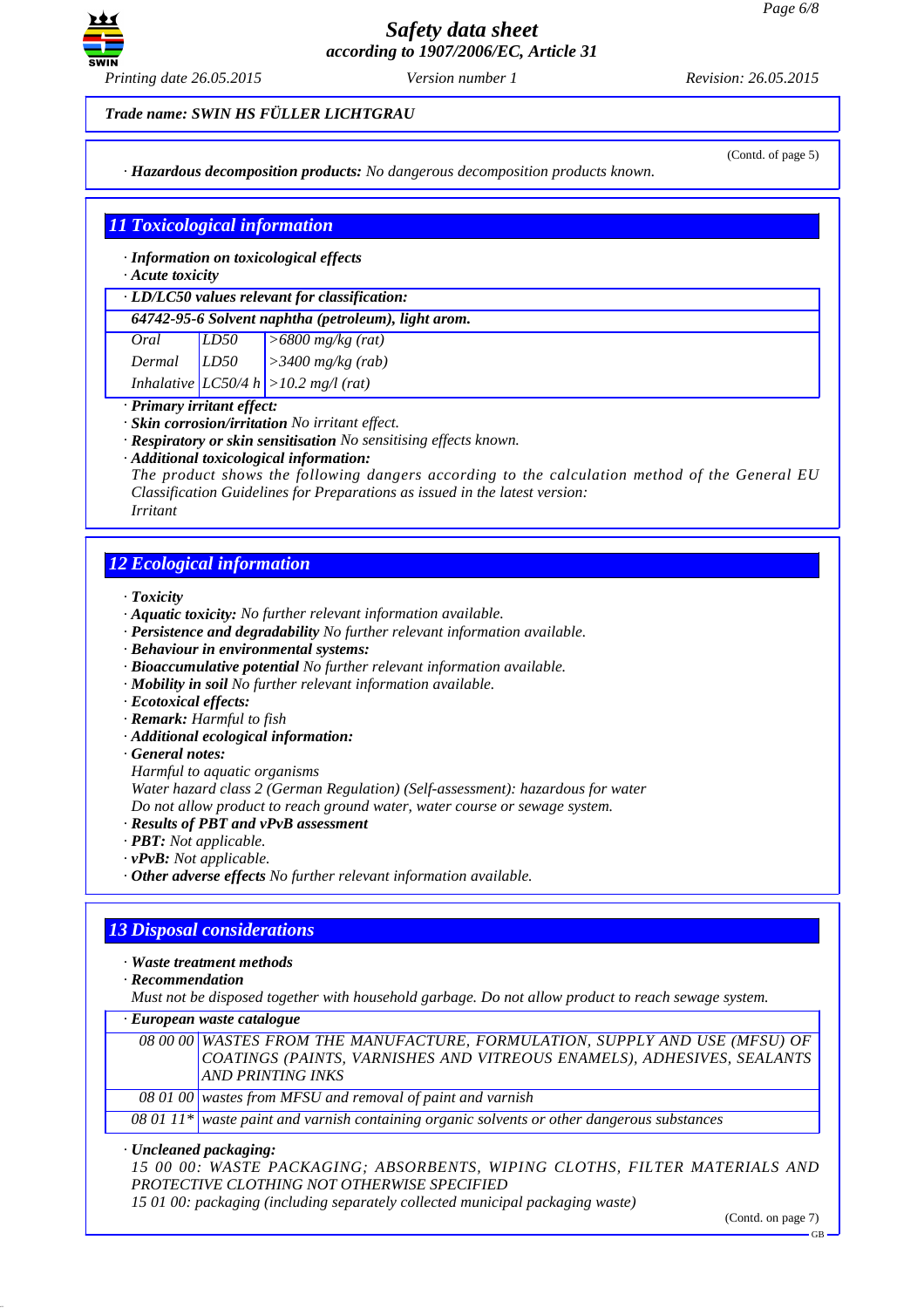

(Contd. of page 6)

#### *Trade name: SWIN HS FÜLLER LICHTGRAU*

*15 01 10\*: packaging containing residues of or contaminated by dangerous substances*

*14 Transport information · UN-Number · ADR, ADN, IMDG not regulated · IATA UN1263 · UN proper shipping name <i>·* ADR, ADN, IMDG *not regulated not regulated not regulated · IATA PAINT · Transport hazard class(es) · ADR, ADN, IMDG · Class not regulated · IATA* de la Carte de la Carte de la Carte de la Carte de la Carte de la Carte de la Carte de la Carte de la Carte de *· Class 3 Flammable liquids. · Label 3 · Packing group · ADR, IMDG not regulated · IATA III · Environmental hazards: · Marine pollutant: No · Special precautions for user Not applicable. · Transport in bulk according to Annex II of MARPOL73/78 and the IBC Code Not applicable. · Transport/Additional information: · ADR*<br>*· Remarks: No dangerous goods in containers of 450 litres max. capacity acc. to ADR 2.2.3.1.5 · IMDG · Remarks: No dangerous goods in containers of 30 litres max. capacitiy acc. to IMDG 2.2.3.1.5 · UN "Model Regulation": -* 

## *15 Regulatory information*

*· Safety, health and environmental regulations/legislation specific for the substance or mixture No further relevant information available.*

*· Chemical safety assessment: A Chemical Safety Assessment has not been carried out.*

## *16 Other information*

*This information is based on our present knowledge. However, this shall not constitute a guarantee for any specific product features and shall not establish a legally valid contractual relationship.*

(Contd. on page 8)

GB